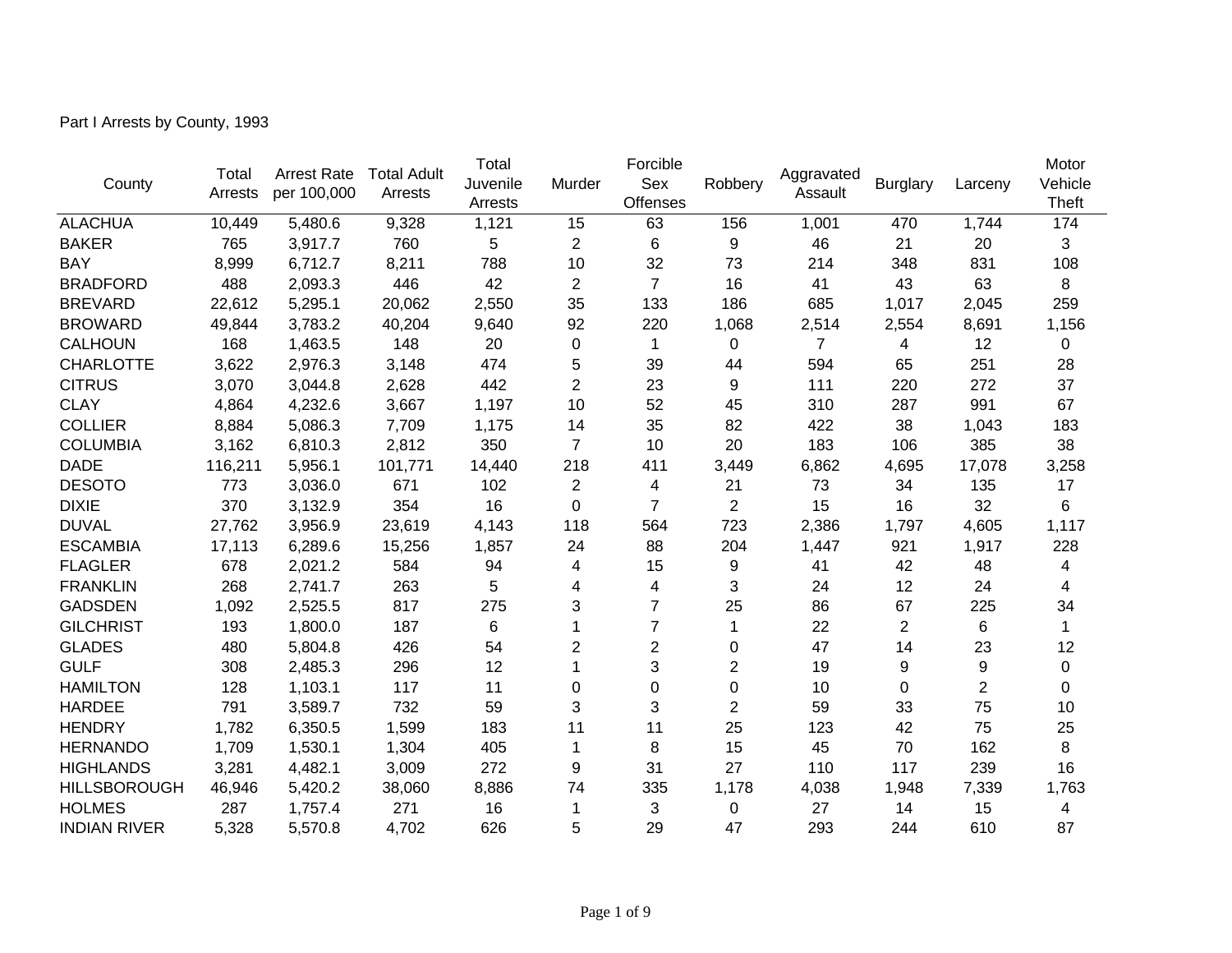Part I Arrests by County, 1993

|                   | Total   | <b>Arrest Rate</b> | <b>Total Adult</b> | Total        | Juvenile<br>Murder | Forcible               |                | Aggravated |                 |         | Motor                   |
|-------------------|---------|--------------------|--------------------|--------------|--------------------|------------------------|----------------|------------|-----------------|---------|-------------------------|
| County            | Arrests | per 100,000        | Arrests            | Arrests      |                    | Sex<br><b>Offenses</b> | Robbery        | Assault    | <b>Burglary</b> | Larceny | Vehicle<br><b>Theft</b> |
| <b>JACKSON</b>    | 823     | 1,854.2            | 721                | 102          | 4                  | 5                      | 4              | 79         | 34              | 106     | 25                      |
| <b>JEFFERSON</b>  | 364     | 2,802.6            | 265                | 99           | 11                 | $\overline{c}$         | 21             | 25         | 42              | 29      | 16                      |
| <b>LAFAYETTE</b>  | 36      | 642.5              | 35                 | $\mathbf{1}$ | $\pmb{0}$          | 1                      | $\overline{2}$ | 6          | 1               | 3       | 0                       |
| LAKE              | 5,311   | 3,177.1            | 4,576              | 735          | 5                  | 38                     | 50             | 296        | 210             | 493     | 64                      |
| <b>LEE</b>        | 12,483  | 3,491.3            | 10,614             | 1,869        | 15                 | 123                    | 177            | 492        | 799             | 1,429   | 218                     |
| <b>LEON</b>       | 11,666  | 5,654.8            | 8,934              | 2,732        | 10                 | 79                     | 168            | 557        | 908             | 2,580   | 394                     |
| LEVY              | 950     | 3,364.5            | 905                | 45           | 4                  | 9                      | 8              | 46         | 33              | 56      | $\overline{7}$          |
| <b>LIBERTY</b>    | 79      | 1,381.1            | 78                 | 1            | 1                  | 2                      | 1              | 8          | 6               | 4       | 4                       |
| <b>MADISON</b>    | 468     | 2,702.7            | 442                | 26           | $\mathbf 0$        | 1                      | 4              | 6          | 5               | 53      | 1                       |
| <b>MANATEE</b>    | 13,873  | 6,105.4            | 12,417             | 1,456        | 53                 | 140                    | 226            | 829        | 645             | 1,660   | 219                     |
| <b>MARION</b>     | 10,413  | 4,911.2            | 8,794              | 1,619        | 10                 | 67                     | 104            | 456        | 588             | 705     | 145                     |
| <b>MARTIN</b>     | 3,656   | 3,423.9            | 3,285              | 371          | 3                  | 10                     | 36             | 256        | 177             | 470     | 41                      |
| <b>MONROE</b>     | 9,792   | 11,975.6           | 9,523              | 269          | 13                 | 27                     | 71             | 790        | 238             | 729     | 44                      |
| <b>NASSAU</b>     | 1,671   | 3,597.4            | 1,469              | 202          | 11                 | 16                     | 17             | 86         | 46              | 209     | 23                      |
| <b>OKALOOSA</b>   | 4,875   | 3,155.1            | 4,120              | 755          | 12                 | 31                     | 42             | 288        | 250             | 654     | 111                     |
| <b>OKEECHOBEE</b> | 1,976   | 6,222.1            | 1,817              | 159          | $\overline{2}$     | 13                     | 10             | 98         | 101             | 171     | 27                      |
| ORANGE            | 45,348  | 6,231.0            | 40,800             | 4,548        | 52                 | 184                    | 482            | 1,953      | 1,218           | 3,722   | 562                     |
| <b>OSCEOLA</b>    | 4,620   | 3,676.1            | 3,880              | 740          | 3                  | 40                     | 54             | 268        | 297             | 758     | 72                      |
| PALM BEACH        | 41,951  | 4,568.7            | 37,358             | 4,593        | 35                 | 143                    | 561            | 3,152      | 1,516           | 4,252   | 487                     |
| <b>PASCO</b>      | 9,037   | 3,074.2            | 7,880              | 1,157        | $\overline{7}$     | 62                     | 39             | 387        | 398             | 896     | 95                      |
| <b>PINELLAS</b>   | 37,432  | 4,327.6            | 31,082             | 6,350        | 55                 | 184                    | 481            | 1,944      | 1,877           | 4,983   | 468                     |
| <b>POLK</b>       | 17,247  | 4,011.5            | 15,782             | 1,465        | 62                 | 130                    | 267            | 882        | 838             | 2,043   | 216                     |
| <b>PUTNAM</b>     | 3,914   | 5,787.8            | 3,627              | 287          | 48                 | 63                     | 59             | 539        | 278             | 357     | 33                      |
| ST. JOHNS         | 3,098   | 3,397.0            | 2,772              | 326          | 19                 | 21                     | 36             | 279        | 145             | 435     | 96                      |
| <b>ST. LUCIE</b>  | 7,346   | 4,501.4            | 6,363              | 983          | 36                 | 48                     | 90             | 926        | 463             | 506     | 228                     |
| <b>SANTA ROSA</b> | 2,934   | 3,250.6            | 2,535              | 399          | 3                  | 18                     | 14             | 107        | 115             | 176     | 41                      |
| <b>SARASOTA</b>   | 15,637  | 5,450.4            | 13,891             | 1,746        | 10                 | 56                     | 209            | 886        | 574             | 1,196   | 187                     |
| <b>SEMINOLE</b>   | 13,302  | 4,278.7            | 11,429             | 1,873        | 18                 | 54                     | 117            | 649        | 622             | 1,749   | 159                     |
| <b>SUMTER</b>     | 678     | 2,005.1            | 571                | 107          | $\overline{2}$     | 13                     | $\overline{7}$ | 53         | 75              | 97      | 10                      |
| <b>SUWANNEE</b>   | 637     | 2,227.4            | 595                | 42           | 1                  | 9                      | 11             | 30         | 29              | 91      | 9                       |
| <b>TAYLOR</b>     | 766     | 4,408.9            | 693                | 73           |                    | 5                      | 14             | 64         | 17              | 73      | 12                      |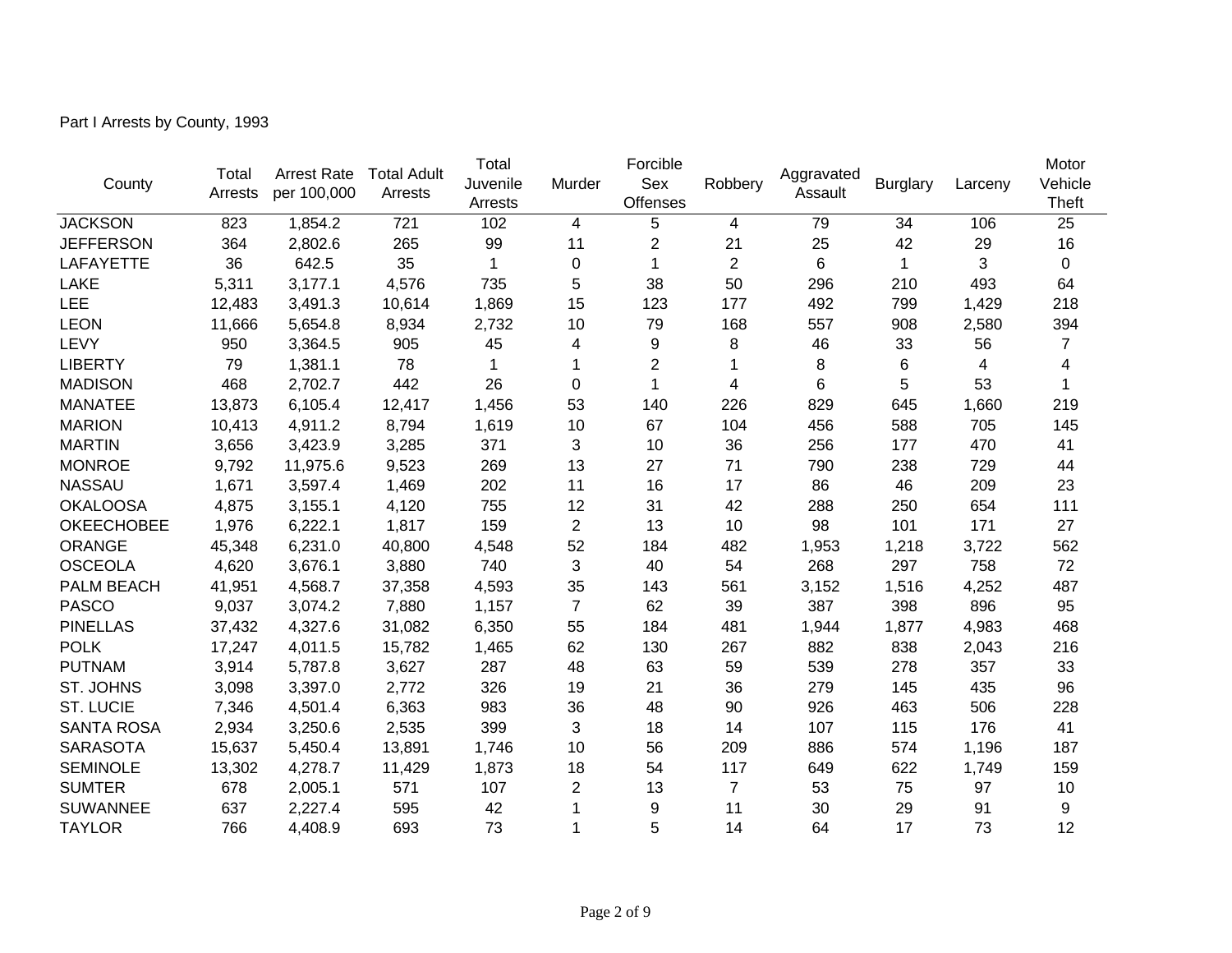Part I Arrests by County, 1993

| County            | Total<br>Arrests | <b>Arrest Rate</b><br>per 100,000 | Total Adult<br>Arrests | Total<br>Juvenile<br>Arrests | Murder | Forcible<br>Sex<br>Offenses | Robbery | Aggravated<br>Assault | <b>Burglary</b> | Larcenv | Motor<br>Vehicle<br><b>Theft</b> |
|-------------------|------------------|-----------------------------------|------------------------|------------------------------|--------|-----------------------------|---------|-----------------------|-----------------|---------|----------------------------------|
| UNION             | 209              | 1,737.2                           | 174                    | 35                           |        | 4                           |         | 5                     |                 | 29      | 6                                |
| <b>VOLUSIA</b>    | 26,608           | 6,821.4                           | 23,535                 | 3,073                        | 40     | 131                         | 214     | 1,131                 | 738             | 2,651   | 342                              |
| <b>WAKULLA</b>    | 692              | 4,493.2                           | 623                    | 69                           |        | 5                           | 9       | 123                   | 56              | 29      | 23                               |
| <b>WALTON</b>     | ∣.134            | 3,709.8                           | 1,084                  | 50                           |        | 6                           |         | 51                    | 54              | 66      | 8                                |
| <b>WASHINGTON</b> | 340              | .936.9                            | 316                    | 24                           |        | 4                           | っ       | 39                    | 8               | 13      |                                  |
| Total             | 653,793          | 264,807                           | 566,146                | 87,647                       | 227, ، | 3,897                       | 11.048  | 39,641                | 28,658          | 82,440  | 13,052                           |

SOURCE: Florida Department of Law Enforcement. (1993). Crime in Florida, Florida uniform crime report [Computer program]. Tallahassee, FL: FDLE.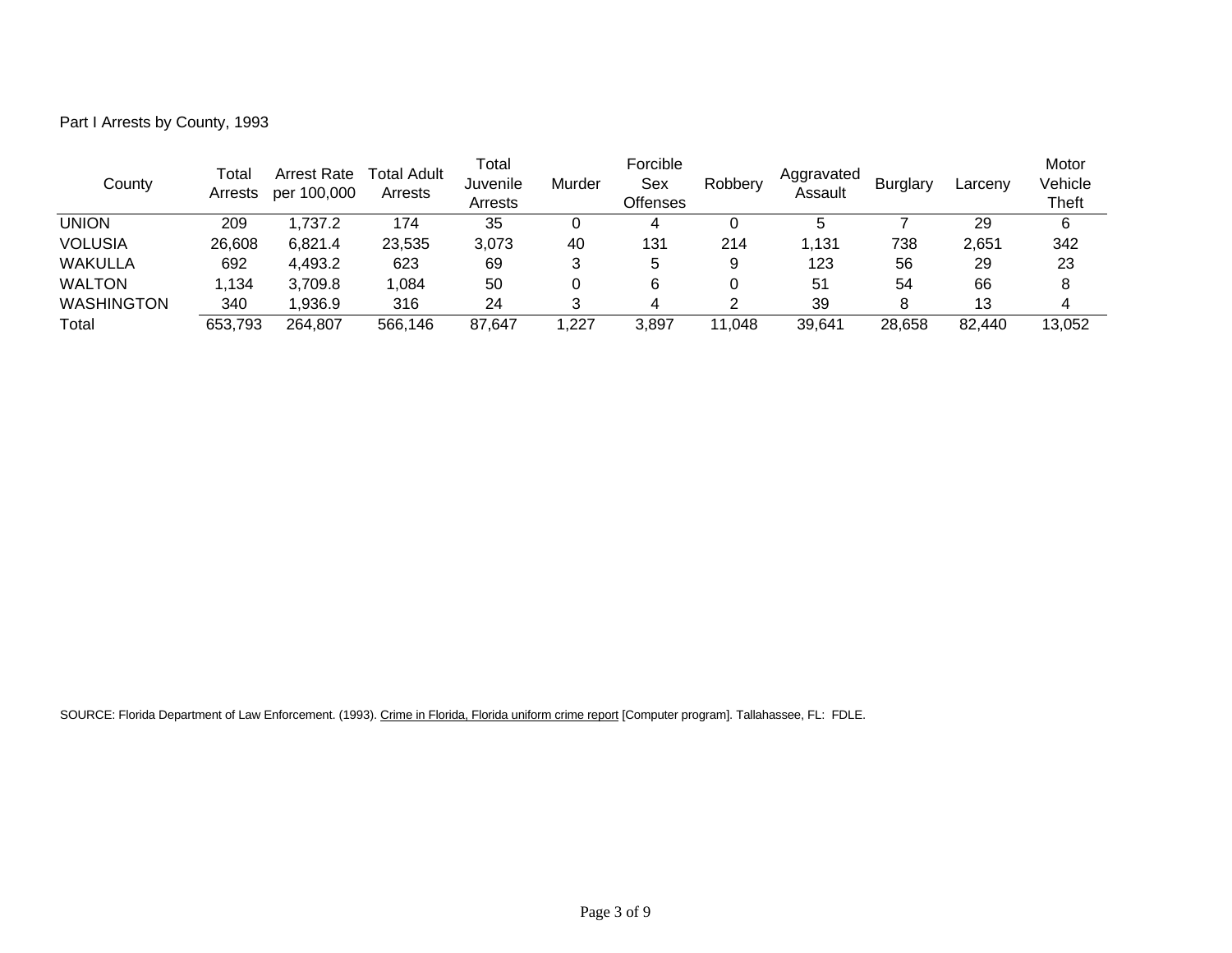Part II Arrests by County, 1993

| County              | Manslaughter | Kidnap/<br>Abduction | Arson          | Simple<br>Assault | Drug<br>Narcotic:<br>Sale | Drug<br>Narcotic:<br>Possession | <b>Bribery</b> | Embezzlement   | Fraud          | Counterfeit/<br>Forgery | Extortion/<br>Blackmail |
|---------------------|--------------|----------------------|----------------|-------------------|---------------------------|---------------------------------|----------------|----------------|----------------|-------------------------|-------------------------|
| <b>ALACHUA</b>      | 1            | 11                   | 11             | 683               | 273                       | 746                             | $\pmb{0}$      | $\overline{2}$ | 252            | 131                     | 3                       |
| <b>BAKER</b>        | $\Omega$     | 0                    | $\overline{2}$ | 57                | 69                        | 35                              | 0              | 22             | 1              | 4                       | 0                       |
| <b>BAY</b>          | 2            |                      | 5              | 569               | 133                       | 456                             | $\Omega$       | 1              | 66             | 70                      | $\overline{2}$          |
| <b>BRADFORD</b>     |              |                      | $\mathbf 0$    | 25                | 5                         | 27                              | 0              | 5              | 10             | 9                       | 0                       |
| <b>BREVARD</b>      |              | 12                   | 21             | 1,467             | 367                       | 1,521                           | $\overline{2}$ | 12             | 235            | 174                     | 18                      |
| <b>BROWARD</b>      | 5            | 39                   | 73             | 3,355             | 1,362                     | 6,810                           | 9              | 57             | 603            | 652                     | 60                      |
| <b>CALHOUN</b>      | 0            | 0                    | $\mathbf 0$    | 20                | $\mathbf 0$               | 13                              | $\mathbf 0$    | 0              | 0              | $\overline{2}$          | 0                       |
| <b>CHARLOTTE</b>    | 0            | 2                    |                | 9                 | 87                        | 174                             | 0              | 0              | 97             | 31                      |                         |
| <b>CITRUS</b>       |              | 3                    | 10             | 251               | 51                        | 129                             | $\Omega$       | 0              | 24             | 24                      |                         |
| <b>CLAY</b>         | 0            | $\overline{2}$       | 9              | 405               | 28                        | 291                             | $\overline{2}$ | 5              | 39             | 34                      |                         |
| <b>COLLIER</b>      | 0            | 6                    | 12             | 816               | 161                       | 663                             | $\mathbf 0$    | 3              | 73             | 44                      | 2                       |
| <b>COLUMBIA</b>     | 3            | 6                    | 4              | 253               | 85                        | 173                             | $\Omega$       | 0              | 48             | 85                      | 10                      |
| <b>DADE</b>         | 12           | 100                  | 98             | 4,950             | 3,655                     | 11,401                          | 13             | 199            | 921            | 526                     | 82                      |
| <b>DESOTO</b>       |              | 0                    | 1              | 69                | 52                        | 37                              | 0              | 0              | 4              | 1                       | 0                       |
| <b>DIXIE</b>        | 2            |                      | $\overline{2}$ | 33                | 6                         | 8                               | 0              |                |                | 2                       | 0                       |
| <b>DUVAL</b>        | 12           | 44                   | 57             | 2,908             | 634                       | 2,995                           |                | 80             | 270            | 507                     | 10                      |
| <b>ESCAMBIA</b>     |              | 35                   | 13             | 1,595             | 494                       | 1,144                           | $\overline{2}$ | 5              | 330            | 69                      |                         |
| <b>FLAGLER</b>      | 0            | $\Omega$             | $\overline{2}$ | 68                | 50                        | 112                             | $\overline{0}$ | $\overline{2}$ | 24             | 3                       | ∩                       |
| <b>FRANKLIN</b>     | 0            | 0                    | $\overline{c}$ | 33                | 16                        | $\overline{7}$                  | 0              | 0              | 3              | 2                       | ი                       |
| <b>GADSDEN</b>      | O            |                      | $\Omega$       | 107               | 17                        | 75                              | 0              | 0              | 7              | $\overline{2}$          | 0                       |
| <b>GILCHRIST</b>    | 0            | 0                    | 3              | 0                 | 12                        | 4                               | $\Omega$       | 0              | 7              | 4                       | 0                       |
| <b>GLADES</b>       | 0            | 0                    | $\mathbf 0$    | 22                | 3                         | 54                              | 0              | 7              | $\overline{2}$ | 2                       | ი                       |
| <b>GULF</b>         | 0            | 0                    | 0              | 18                | 17                        | 24                              | 0              | 0              | 0              | 0                       |                         |
| <b>HAMILTON</b>     | O            | 0                    | $\Omega$       | $\Omega$          | 3                         | 8                               | $\Omega$       | 0              | 0              | 0                       |                         |
| <b>HARDEE</b>       |              | ი                    | $\overline{2}$ | 104               | 52                        | 20                              | $\Omega$       | 0              | 5              | 5                       |                         |
| <b>HENDRY</b>       |              |                      |                | 92                | 49                        | 67                              | 0              | 22             |                | 21                      |                         |
| <b>HERNANDO</b>     | 2            | 0                    | 4              | 72                | 72                        | 74                              | 0              | 0              | 23             | 4                       |                         |
| <b>HIGHLANDS</b>    |              | 5                    | 0              | 307               | 55                        | 132                             | 0              | 0              | 6              | 11                      |                         |
| <b>HILLSBOROUGH</b> | 13           | 72                   | 38             | 5,674             | 1,729                     | 3,457                           |                | 44             | 566            | 301                     | 14                      |
| <b>HOLMES</b>       | 0            |                      |                | 47                | 12                        | 11                              | $\Omega$       | $\overline{2}$ |                | 8                       | 0                       |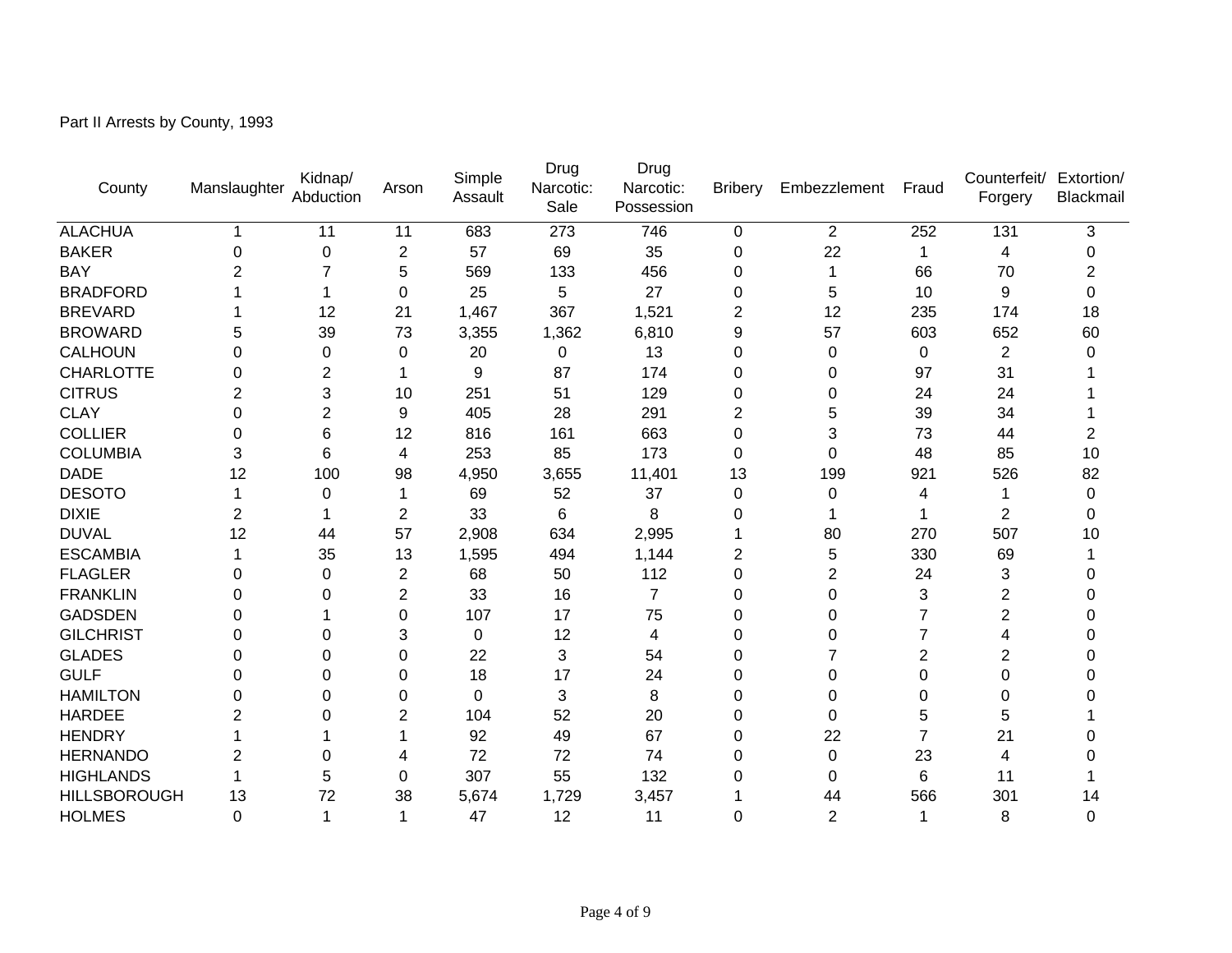Part II Arrests by County, 1993

| County              | Manslaughter   | Kidnap/<br>Abduction | Arson           | Simple<br>Assault | Drug<br>Narcotic:<br>Sale | Drug<br>Narcotic:<br>Possession | <b>Bribery</b> | Embezzlement   | Fraud | Counterfeit/<br>Forgery | Extortion/<br>Blackmail |
|---------------------|----------------|----------------------|-----------------|-------------------|---------------------------|---------------------------------|----------------|----------------|-------|-------------------------|-------------------------|
| <b>INDIAN RIVER</b> | 1              | 10                   | 5               | 308               | 139                       | 294                             | $\mathbf 0$    | 4              | 98    | 61                      | 0                       |
| <b>JACKSON</b>      | $\Omega$       | 3                    |                 | 189               | 58                        | 31                              | 0              | 5              | 5     | 7                       | O                       |
| <b>JEFFERSON</b>    |                |                      |                 | 33                | 14                        | 26                              | 0              |                | 3     | 4                       | ⋂                       |
| LAFAYETTE           | 0              | 0                    | 0               | 0                 | 4                         | 0                               | 0              | 0              | 0     | 3                       |                         |
| LAKE                | O              | 4                    | 7               | 328               | 154                       | 273                             | 0              | 4              | 40    | 58                      |                         |
| LEE                 | 5              | 4                    | 10              | 600               | 225                       | 960                             | 0              | 22             | 56    | 62                      |                         |
| <b>LEON</b>         | 0              | 14                   | 7               | 862               | 166                       | 778                             | 0              | 39             | 209   | 67                      | 14                      |
| LEVY                | 0              | 0                    |                 | 48                | 57                        | 72                              | 0              | 4              | 2     | 11                      | 0                       |
| <b>LIBERTY</b>      | 0              | 0                    | $\Omega$        | 13                | 3                         | 15                              | 0              | 0              |       | 0                       | ი                       |
| <b>MADISON</b>      | 0              |                      | $\Omega$        | 18                | 16                        | 22                              | 0              |                | 2     | $\overline{2}$          | O                       |
| <b>MANATEE</b>      | 5              | 11                   | 14              | 1,453             | 306                       | 828                             | 0              | 3              | 94    | 110                     | 2                       |
| <b>MARION</b>       | 0              | 15                   | 11              | 621               | 193                       | 531                             |                |                | 75    | 27                      | 6                       |
| <b>MARTIN</b>       | 0              | 5                    | $\mathbf 0$     | 172               | 50                        | 427                             | 0              | 1              | 25    | 13                      |                         |
| <b>MONROE</b>       | 0              | 8                    | 3               | 229               | 95                        | 800                             |                | 2              | 59    | 54                      |                         |
| <b>NASSAU</b>       | 3              | $\overline{2}$       | 0               | 120               | 31                        | 144                             | 0              | 6              | 11    | 15                      |                         |
| <b>OKALOOSA</b>     |                |                      | 4               | 425               | 151                       | 261                             | 0              | 2              | 65    | 56                      |                         |
| <b>OKEECHOBEE</b>   |                | $\overline{2}$       | 3               | 171               | 73                        | 61                              | 0              | 1              | 15    | 36                      |                         |
| <b>ORANGE</b>       |                | 37                   | 20              | 3,432             | 1,871                     | 2,594                           |                | 3              | 303   | 249                     | 16                      |
| <b>OSCEOLA</b>      |                | $\overline{7}$       | $6\phantom{1}6$ | 597               | 132                       | 395                             | 0              | 0              | 84    | 43                      | 4                       |
| PALM BEACH          |                | 23                   | 31              | 1,895             | 1,534                     | 3,140                           | 0              | 24             | 478   | 247                     | 28                      |
| <b>PASCO</b>        | 0              | 11                   | 9               | 904               | 72                        | 417                             |                | $\overline{2}$ | 107   | 26                      |                         |
| <b>PINELLAS</b>     | 3              | 50                   | 59              | 3,933             | 883                       | 4,169                           | 3              | 63             | 498   | 324                     | 10                      |
| <b>POLK</b>         | 8              | 24                   | 5               | 2,612             | 387                       | 1,159                           | 2              | 13             | 515   | 285                     | 4                       |
| <b>PUTNAM</b>       | $\overline{2}$ | 8                    | 4               | 145               | 160                       | 245                             | 0              | 0              | 20    | 31                      | 0                       |
| ST. JOHNS           | 0              |                      |                 | 193               | 72                        | 387                             | 0              | 1              | 17    | 5                       | O                       |
| <b>ST. LUCIE</b>    |                | 5                    | 12              | 91                | 204                       | 600                             | 0              | 2              | 193   | 74                      | 3                       |
| <b>SANTA ROSA</b>   | 0              | 5                    | 0               | 281               | 63                        | 154                             | 0              | 0              | 33    | 11                      | 0                       |
| <b>SARASOTA</b>     | 3              | 8                    | 21              | 188               | 202                       | 1,207                           | 0              | 1              | 158   | 178                     | 2                       |
| <b>SEMINOLE</b>     | 3              | 16                   | 4               | 1,271             | 349                       | 868                             | 2              | 21             | 132   | 80                      | 5                       |
| <b>SUMTER</b>       | $\Omega$       | 0                    | $\Omega$        | 110               | 47                        | 63                              | 0              | 0              | 11    | $\overline{2}$          | 0                       |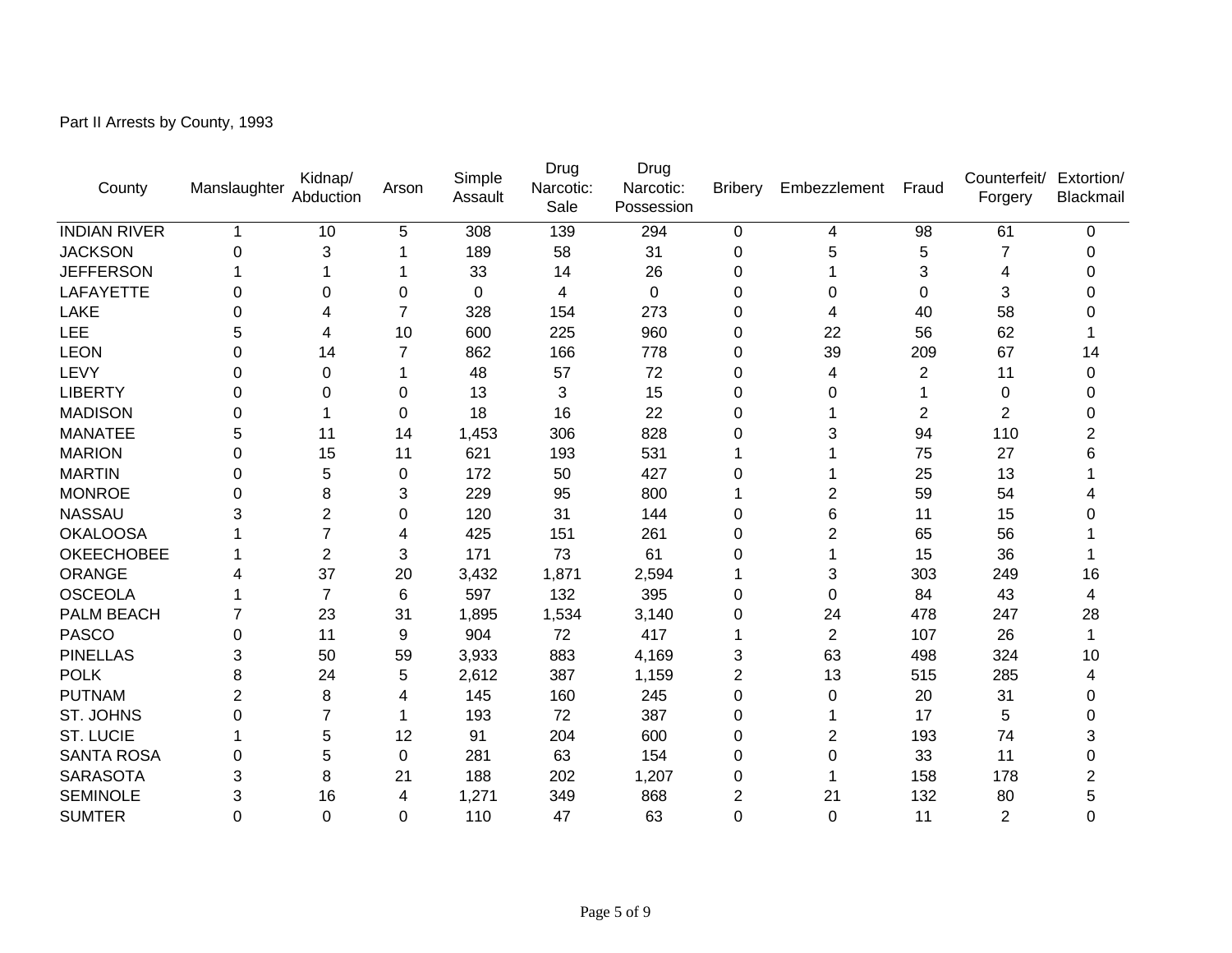| Part II Arrests by County, 1993 |  |  |  |
|---------------------------------|--|--|--|
|---------------------------------|--|--|--|

| County            | Manslaughter | Kidnap/<br>Abduction | Arson | Simple<br>Assault | Drug<br>Narcotic:<br>Sale | Drug<br>Narcotic:<br>Possession | <b>Bribery</b> | Embezzlement | Fraud | Counterfeit/<br>Forgery | Extortion/<br>Blackmail |
|-------------------|--------------|----------------------|-------|-------------------|---------------------------|---------------------------------|----------------|--------------|-------|-------------------------|-------------------------|
| <b>SUWANNEE</b>   |              |                      |       | 28                | 31                        | 16                              |                |              |       | 9                       |                         |
| <b>TAYLOR</b>     |              |                      | 0     | 90                | 29                        | 31                              |                |              | 6     | 10                      |                         |
| <b>UNION</b>      |              |                      | 0     | 14                |                           |                                 |                |              |       | 3                       |                         |
| <b>VOLUSIA</b>    | 6            | 18                   | 13    | 2,329             | 476                       | 2,811                           | 2              | 120          | 323   | 176                     |                         |
| <b>WAKULLA</b>    |              |                      | 4     | 3                 | 10                        | 20                              |                |              | 3     | 8                       |                         |
| <b>WALTON</b>     | 0            |                      |       | 111               | 14                        | 29                              |                |              | 30    | 13                      |                         |
| <b>WASHINGTON</b> |              |                      |       | 10                | 16                        | 32                              |                |              | 4     |                         |                         |
| Total             | 121          | 660                  | 629   | 47,836            | 17,836                    | 54,535                          | 46             | 818          | 7,301 | 5,096                   | 319                     |

SOURCE: Florida Department of Law Enforcement. (1993). Crime in Florida, Florida uniform crime report [Computer program]. Tallahassee, FL: FDLE.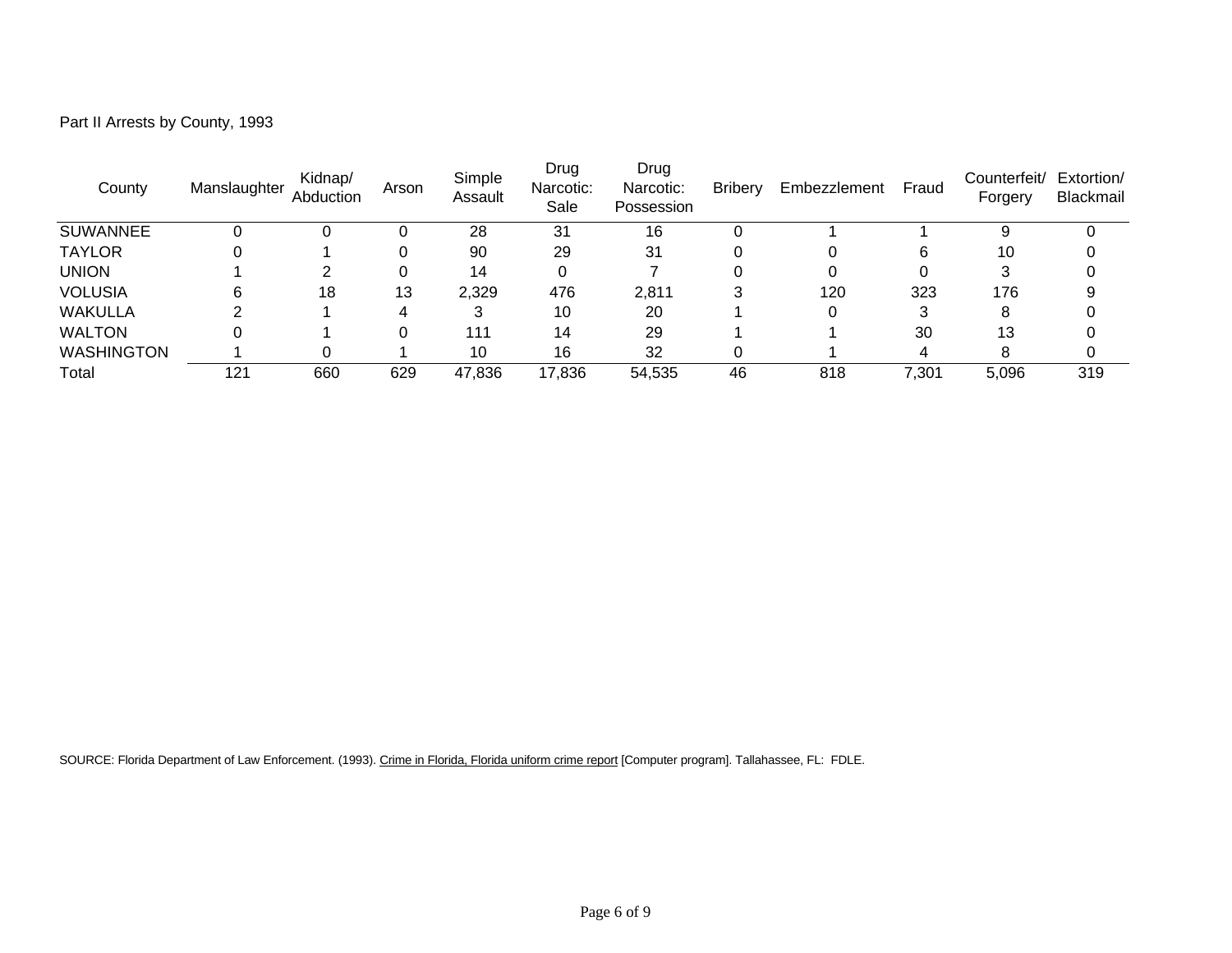Part II Arrests by County, 1993 (2)

| County              | Intimidation     | Prostitution/<br>Commercialized<br>Sex | Non-Forcible<br><b>Sex Offenses</b> | Stolen Property:<br>Buy/Sell/Receive | <b>DUI</b> | Destruction/<br>Damage/<br>Vandalism | Gambling       | Weapon<br>Violations | Liquor Law<br>Violations | Miscellaneous |
|---------------------|------------------|----------------------------------------|-------------------------------------|--------------------------------------|------------|--------------------------------------|----------------|----------------------|--------------------------|---------------|
| <b>ALACHUA</b>      | 270              | 51                                     | 25                                  | 31                                   | 358        | 71                                   | 4              | 157                  | 928                      | 2,818         |
| <b>BAKER</b>        | $\boldsymbol{2}$ | 0                                      | 6                                   | 15                                   | 47         | $\Omega$                             | 0              | $\overline{7}$       | 90                       | 301           |
| <b>BAY</b>          | 47               | 5                                      | 30                                  | 25                                   | 411        | 106                                  | 3              | 99                   | 1,078                    | 4,268         |
| <b>BRADFORD</b>     | 5                | 4                                      | $\overline{2}$                      | 11                                   | 73         | 4                                    | 0              | 6                    | 13                       | 107           |
| <b>BREVARD</b>      | 88               | 147                                    | 85                                  | 76                                   | 1,428      | 92                                   | 1              | 180                  | 749                      | 11,576        |
| <b>BROWARD</b>      | 410              | 682                                    | 203                                 | 1,072                                | 3,463      | 475                                  | 70             | 819                  | 967                      | 12,363        |
| <b>CALHOUN</b>      | 14               | $\Omega$                               | 0                                   | 4                                    | 40         | 12                                   | 0              | 3                    | 5                        | 31            |
| <b>CHARLOTTE</b>    | 94               |                                        | 0                                   | 9                                    | 379        | 16                                   | 0              | 28                   | 19                       | 1,648         |
| <b>CITRUS</b>       | 13               |                                        | 14                                  | 25                                   | 129        | 30                                   | 0              | 36                   | 45                       | 1,608         |
| <b>CLAY</b>         | 47               |                                        | 52                                  | 39                                   | 336        | 73                                   | 0              | 62                   | 130                      | 1,546         |
| <b>COLLIER</b>      | 20               | 5                                      | 42                                  | 36                                   | 1,326      | 44                                   | $\overline{2}$ | 114                  | 53                       | 3,645         |
| <b>COLUMBIA</b>     | 12               | 2                                      | 15                                  | 14                                   | 185        | 35                                   | $\overline{2}$ | 28                   | 69                       | 1,384         |
| <b>DADE</b>         | 4,116            | 1,060                                  | 503                                 | 1,354                                | 8,213      | 742                                  | 260            | 1,858                | 6,099                    | 34,078        |
| <b>DESOTO</b>       | 10               | 2                                      | 5                                   |                                      | 77         | 13                                   | 0              | 15                   | 4                        | 195           |
| <b>DIXIE</b>        | 5                | 0                                      | 0                                   | 4                                    | 12         | $\mathbf 1$                          | 0              | $\overline{2}$       | 6                        | 206           |
| <b>DUVAL</b>        | 228              | 549                                    | 120                                 | 228                                  | 3,494      | 258                                  | 24             | 790                  | 1,278                    | 1,965         |
| <b>ESCAMBIA</b>     | 361              | 77                                     | 120                                 | 96                                   | 696        | 217                                  | 40             | 174                  | 198                      | 6,616         |
| <b>FLAGLER</b>      | 6                | 0                                      | 3                                   | 22                                   | 102        | 15                                   | 0              | 11                   | 13                       | 82            |
| <b>FRANKLIN</b>     | 4                | 0                                      | 2                                   | 3                                    | 21         | 8                                    | 0              | 4                    | 0                        | 88            |
| <b>GADSDEN</b>      | 4                | 0                                      | 4                                   | $\overline{2}$                       | 59         | 30                                   | 0              | 17                   | 0                        | 320           |
| <b>GILCHRIST</b>    |                  | $\Omega$                               | 5                                   | 5                                    | 20         |                                      | 0              | $\overline{2}$       | $\overline{2}$           | 87            |
| <b>GLADES</b>       | 12               | 0                                      | $\overline{c}$                      |                                      | 38         | 3                                    | 0              | 5                    | 17                       | 212           |
| <b>GULF</b>         | 0                | 0                                      | 0                                   | 0                                    | 59         | 3                                    | 0              | $\overline{7}$       | $\overline{2}$           | 135           |
| <b>HAMILTON</b>     | 2                | U                                      | 0                                   | 0                                    | 36         | $\overline{0}$                       | 0              | 4                    | 3                        | 60            |
| <b>HARDEE</b>       | 2                | 6                                      | 9                                   | 9                                    | 56         | 9                                    | 0              | 14                   | 9                        | 301           |
| <b>HENDRY</b>       | 12               |                                        | 6                                   | 15                                   | 92         | 12                                   | $\overline{c}$ | 22                   | 26                       | 1,021         |
| <b>HERNANDO</b>     | 9                | 0                                      | 5                                   | 10                                   | 84         | 103                                  | 0              | 20                   | 52                       | 866           |
| <b>HIGHLANDS</b>    | 12               | $\overline{2}$                         | 12                                  | $\overline{7}$                       | 138        | 17                                   | 1              | 39                   | 42                       | 1,944         |
| <b>HILLSBOROUGH</b> | 131              | 860                                    | 145                                 | 122                                  | 2,939      | 469                                  | 16             | 662                  | 826                      | 12,192        |
| <b>HOLMES</b>       | 5                | 0                                      | 3                                   | 1                                    | 41         | $\boldsymbol{2}$                     | 0              | 0                    | 10                       | 78            |
| <b>INDIAN RIVER</b> | 41               | 5                                      | 45                                  | 36                                   | 427        | 61                                   | 5              | 56                   | 90                       | 2,327         |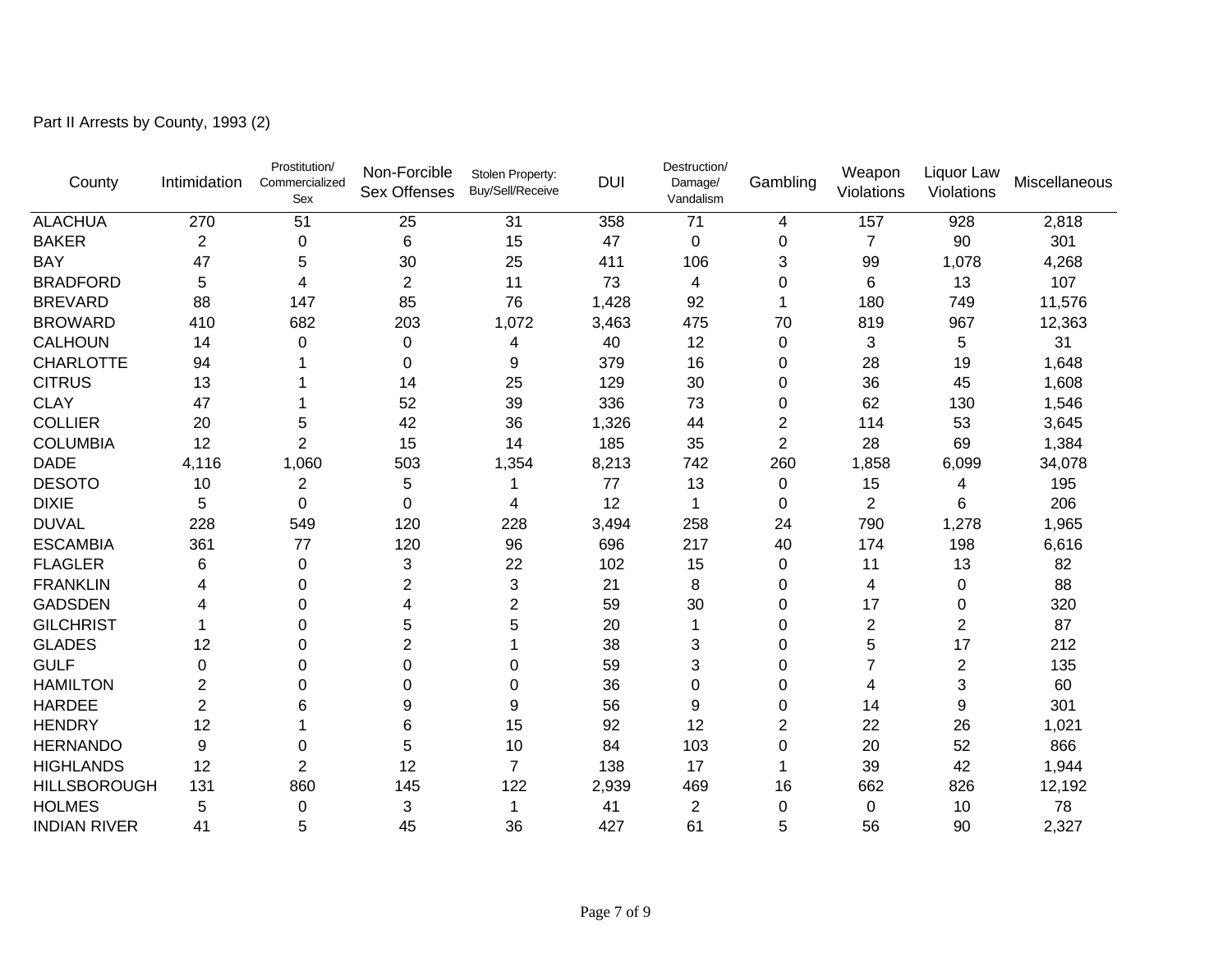| County            | Intimidation   | Prostitution/<br>Commercialized<br>Sex | Non-Forcible<br><b>Sex Offenses</b> | Stolen Property:<br>Buy/Sell/Receive | <b>DUI</b> | Destruction/<br>Damage/<br>Vandalism | Gambling       | Weapon<br>Violations | Liquor Law<br>Violations | Miscellaneous |
|-------------------|----------------|----------------------------------------|-------------------------------------|--------------------------------------|------------|--------------------------------------|----------------|----------------------|--------------------------|---------------|
| <b>JACKSON</b>    | 44             | $\mathbf 0$                            | 4                                   | 6                                    | 55         | 14                                   | 0              | 15                   | 8                        | 121           |
| <b>JEFFERSON</b>  | 6              | 0                                      | 1                                   |                                      | 25         | 12                                   | 0              | 17                   | $\overline{c}$           | 70            |
| <b>LAFAYETTE</b>  | 0              | 0                                      | 0                                   |                                      | 1          | $\mathbf 0$                          | 0              | $\mathbf 0$          | $\mathbf 1$              | 13            |
| LAKE              | 51             | 4                                      | 22                                  | 34                                   | 571        | 60                                   | 3              | 65                   | 124                      | 2,353         |
| LEE               | 180            | 142                                    | 29                                  | 32                                   | 1,483      | 48                                   | 5              | 138                  | 221                      | 5,007         |
| <b>LEON</b>       | 36             | 37                                     | 62                                  | 30                                   | 95         | 256                                  | 3              | 212                  | 549                      | 3,534         |
| LEVY              | $\overline{2}$ | $\Omega$                               | 4                                   | 10                                   | 83         | $\overline{7}$                       | $\mathbf 0$    | 14                   | 13                       | 459           |
| <b>LIBERTY</b>    | 0              | $\Omega$                               | 0                                   | 0                                    | 4          | 0                                    | $\Omega$       | 0                    |                          | 16            |
| <b>MADISON</b>    |                | $\Omega$                               | 0                                   | 1                                    | 27         | 6                                    | $\mathbf 0$    | $\overline{7}$       | 8                        | 286           |
| <b>MANATEE</b>    | 233            | 90                                     | 51                                  | 91                                   | 566        | 50                                   | 3              | 177                  | 75                       | 5,939         |
| <b>MARION</b>     | 42             | 14                                     | 107                                 | 49                                   | 366        | 125                                  | $\Omega$       | 93                   | 118                      | 5,943         |
| <b>MARTIN</b>     | 18             | 2                                      | 1                                   | 20                                   | 779        | 3                                    | 8              | 21                   | 219                      | 898           |
| <b>MONROE</b>     | 71             | 41                                     | 56                                  | 68                                   | 751        | 36                                   | 13             | 89                   | 618                      | 4,882         |
| <b>NASSAU</b>     | 19             | 0                                      | 16                                  | 13                                   | 134        | 23                                   | $\pmb{0}$      | 25                   | 97                       | 604           |
| <b>OKALOOSA</b>   | 74             |                                        | 29                                  | 24                                   | 270        | 56                                   | 0              | 55                   | 38                       | 1,967         |
| <b>OKEECHOBEE</b> | 58             |                                        | 21                                  | 11                                   | 177        | 8                                    | 0              | 34                   | 30                       | 850           |
| ORANGE            | 391            | 720                                    | 113                                 | 617                                  | 1,994      | 151                                  | 8              | 485                  | 998                      | 23,168        |
| <b>OSCEOLA</b>    | 100            | 27                                     | 10                                  | 42                                   | 461        | 28                                   | $\overline{2}$ | 55                   | 95                       | 1,039         |
| PALM BEACH        | 322            | 694                                    | 210                                 | 288                                  | 1,619      | 311                                  | 128            | 514                  | 1,423                    | 18,889        |
| <b>PASCO</b>      | 37             | 5                                      | 84                                  | 60                                   | 1,596      | 118                                  | $\mathbf 0$    | 93                   | 103                      | 3,507         |
| <b>PINELLAS</b>   | 371            | 445                                    | 283                                 | 282                                  | 3,127      | 404                                  | 18             | 580                  | 2,193                    | 9,742         |
| <b>POLK</b>       | 636            | 155                                    | 43                                  | 55                                   | 963        | 151                                  | $\,6$          | 258                  | 620                      | 4,908         |
| <b>PUTNAM</b>     | 17             | $\overline{2}$                         | 23                                  | 14                                   | 115        | 19                                   | $\mathbf 0$    | 43                   | 24                       | 1,665         |
| <b>ST. JOHNS</b>  | 51             |                                        | $\overline{c}$                      | 21                                   | 313        | 17                                   | $\Omega$       | 14                   | 80                       | 885           |
| <b>ST. LUCIE</b>  | 164            | 97                                     | 43                                  | 37                                   | 565        | 42                                   | 6              | 72                   | 34                       | 2,804         |
| <b>SANTA ROSA</b> | 18             | 3                                      | 22                                  | 10                                   | 240        | 16                                   | 1              | 15                   | 107                      | 1,481         |
| <b>SARASOTA</b>   | 156            | 135                                    | 71                                  | 75                                   | 1,066      | 84                                   | 5              | 172                  | 226                      | 8,561         |
| <b>SEMINOLE</b>   | 235            | 212                                    | 129                                 | 37                                   | 788        | 67                                   | 27             | 112                  | 91                       | 5,485         |
| <b>SUMTER</b>     | 4              | 0                                      | 9                                   | 1                                    | 70         | 8                                    | $\Omega$       | 7                    | 10                       | 79            |
| <b>SUWANNEE</b>   | 3              | $\Omega$                               | 1                                   | 3                                    | 68         | 5                                    | 0              | 11                   | 24                       | 256           |
| <b>TAYLOR</b>     | 14             | $\Omega$                               | $\overline{2}$                      | 5                                    | 57         | 33                                   | $\mathbf 0$    | 11                   | 12                       | 279           |